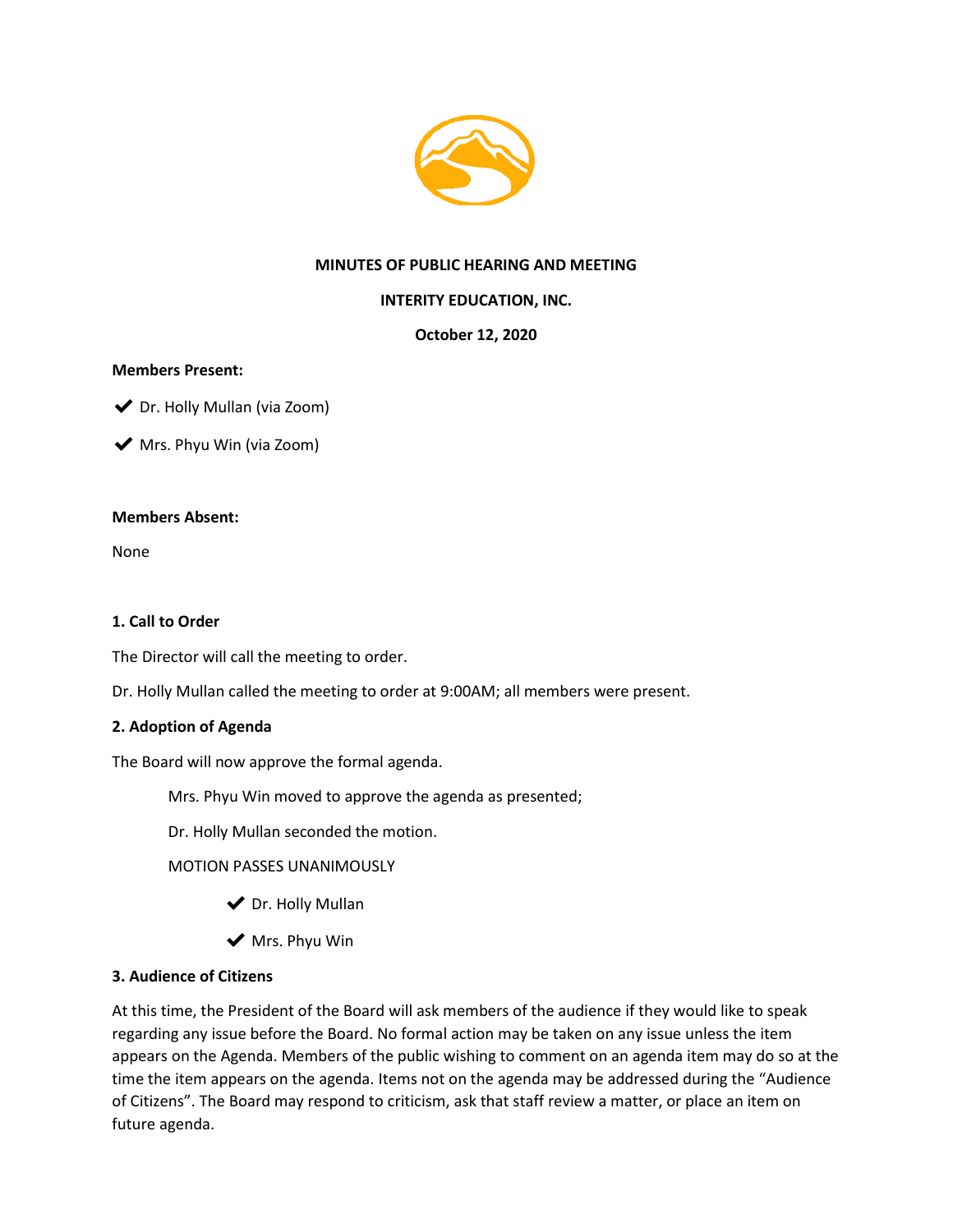None.

## **4. Executive Session**

A.R.S. § 38-431.03 permits an executive session or closed meeting to be held for discussion and consideration of any of seven particular subjects. A majority of the members of the Governing Board must vote to convene an executive session during a public meeting held prior to the executive session. The general public is properly excluded from such a session. Only those individuals necessary to the conduct of such a meeting may be present. All matters discussed in an executive session must be kept confidential by those attending. No vote may be taken during an executive session. Any final action on an item discussed in an executive session must be taken during a public meeting. A.R.S. § 38-431.03.

The purposes for which an executive session discussion may be held are the following:

A. Personnel matters involving a specific individual.

B. Confidential records.

C. Student discipline matters.

D. Legal advice provided by the public body's attorney.

E. Discussion of pending or contemplated litigation with the public body's attorney

F. Instruction of designated representatives concerning negotiations with employee organizations.

G. International and interstate negotiations and negotiations by a city or town with a tribal council.

H. Instruction of designated representatives concerning negotiations for the purchase of real property.

None

## **5 Discussion and Possible Approval of the SY 2019/20 Annual Financial Report (AFR)**

Mrs. Phyu Win led the board through a detailed overview of the SY 2019/20 Annual Financial Report.

Mrs. Phyu Win moved to approve the SY 2019/20 Annual Financial Report

Dr. Holly Mullan seconded the motion.

## MOTION PASSES UNANIMOUSLY

- ◆ Dr. Holly Mullan
- ◆ Mrs. Phyu Win